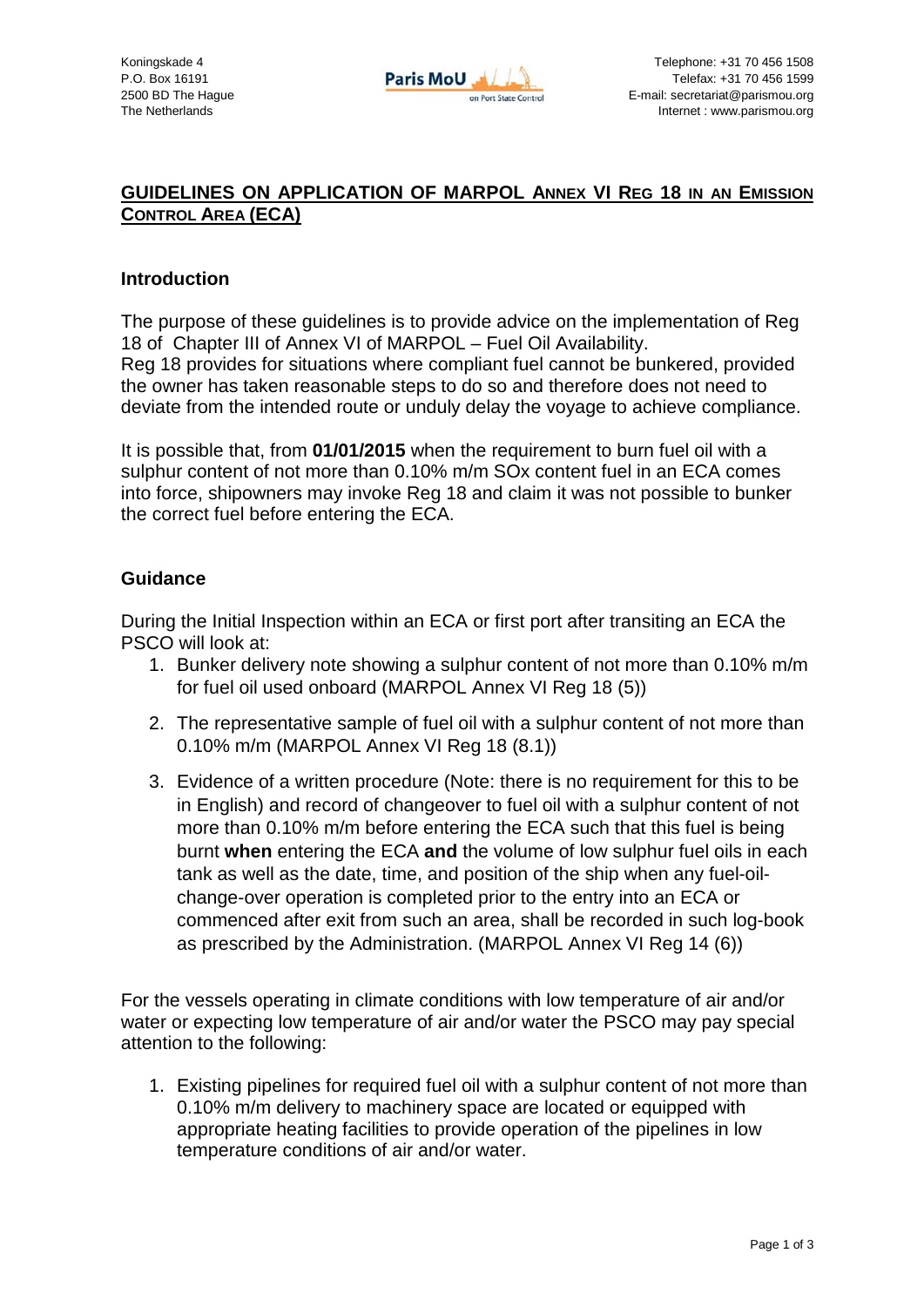

- 2. Written procedures of changeover to fuel oil with a sulphur content of not more than 0.10% m/m before entering the ECA include actions to provide that fuel delivery to machinery space in conditions of low temperature of air and/or water.
- 3. Any possibility of unavailability of fuel oil with a sulphur content of not more than 0.10% m/m due to possible considerable changing of weather conditions during all times of ship operation in ECA is excluded.

If either of the above shows a non-compliance the PSCO will conduct a More Detailed Inspection. The burning of non-compliant fuel in an ECA constitutes an unreasonable threat of harm to the environment and is of such a serious nature it may result in detention.

The master may claim that it was not possible to bunker the correct fuel prior to entering the ECA. If this is the case the master/owner must:

Present a record of actions taken to attempt to bunker correct fuel and provide evidence of an attempt to purchase compliant fuel in accordance with it's voyage plan and, if it was not made available where planned, that attempts were made to locate alternative sources for such fuel oil and that despite best efforts to obtain compliant fuel oil, no such fuel oil was made available for purchase.

Best efforts to procure compliant fuel oil include, but are not limited to, investigating alternate sources of fuel oil prior to commencing the voyage or enroute prior to entering the ECA. If, despite best efforts, it was not possible to procure compliant fuel oil prior to entering the ECA, the master/owner must notify the Port State Administration in the port of arrival in the ECA and the flag Administration. (Annex VI Regulation 18.2.4).

The notification should be made to the port of destination within the ECA or port of destination after transiting an ECA

The master/owner may provide evidence as below to support their claim (not exhaustive):

- A copy (or description) of the ship's voyage plan in place at the intended time of entry into the ECA, including the vessel's port of origin and port of destination;
- When the vessel first received notice it would be conducting a voyage involving transit/arrival in the ECA, and the vessel's location when it first received such notice;
- The date and time the ship expects to enter and exit the ECA: